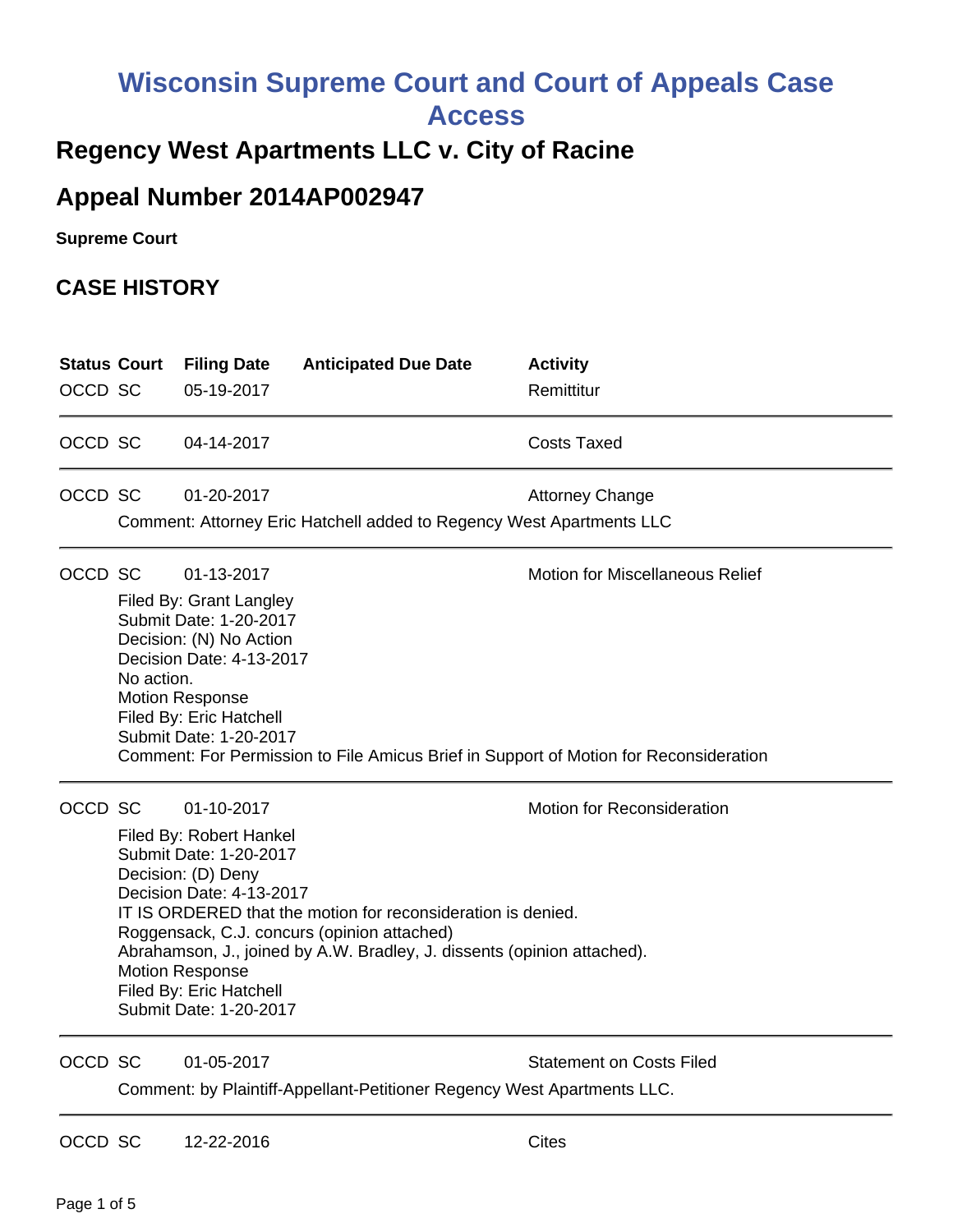| OCCD SC |                                                                                                                                                                                                                                                                                                                                                                                       | 12-22-2016<br>372 Wis. 2d 282                                                                     | <b>Cites</b>                                                         |  |  |
|---------|---------------------------------------------------------------------------------------------------------------------------------------------------------------------------------------------------------------------------------------------------------------------------------------------------------------------------------------------------------------------------------------|---------------------------------------------------------------------------------------------------|----------------------------------------------------------------------|--|--|
|         |                                                                                                                                                                                                                                                                                                                                                                                       |                                                                                                   |                                                                      |  |  |
| OCCD SC |                                                                                                                                                                                                                                                                                                                                                                                       | 12-22-2016                                                                                        | Opinion/Decision                                                     |  |  |
|         | Judge Panel: Roggensack, Abrahamson, Bradley, Ziegler, Gableman, Bradley, Kelly<br>Opinion: Opinion<br>Decision: Reversed and remanded Pages: 31<br>Written by: Roggensack, Patience Drake<br>Abrahamson, Shirley S. Wrote Dissenting Opinion 19 pages.<br>Bradley, Ann Walsh Joined Dissenting Opinion<br>Order Text: The decision of the court of appeals is reversed and remanded. |                                                                                                   |                                                                      |  |  |
| OCCD SC |                                                                                                                                                                                                                                                                                                                                                                                       | 12-20-2016                                                                                        | <b>Public Domain Citation</b>                                        |  |  |
|         |                                                                                                                                                                                                                                                                                                                                                                                       | Comment: PDC No: 2016 WI 99                                                                       |                                                                      |  |  |
| OCCD SC |                                                                                                                                                                                                                                                                                                                                                                                       | 09-09-2016                                                                                        | <b>Oral Argument</b>                                                 |  |  |
|         | Def-Res                                                                                                                                                                                                                                                                                                                                                                               | Comment: 2nd case, 9:45 a.m. Atty Maureen A. McGinnity for Pla-App-Pet; Atty Robert E. Hankel for |                                                                      |  |  |
| OCCD SC |                                                                                                                                                                                                                                                                                                                                                                                       | 06-20-2016                                                                                        | <b>Briefs Received At State Law Library</b>                          |  |  |
| OCCD SC |                                                                                                                                                                                                                                                                                                                                                                                       | 06-01-2016                                                                                        | Assigned-Oral Argument                                               |  |  |
| OCCD SC |                                                                                                                                                                                                                                                                                                                                                                                       | 02-22-2016<br>Comment: 10 copies of CA brief for SC use received                                  | Response                                                             |  |  |
| OCCD SC |                                                                                                                                                                                                                                                                                                                                                                                       | 02-18-2016                                                                                        | Reply Brief-Supreme Court<br><b>Reply Brief-Supreme Court</b>        |  |  |
|         |                                                                                                                                                                                                                                                                                                                                                                                       | <b>Filed By: Maureen McGinnity</b><br>Comment: Appx to Reply Brief-Supreme Court                  |                                                                      |  |  |
| OCCD SC |                                                                                                                                                                                                                                                                                                                                                                                       | 02-12-2016                                                                                        | Response Brief-Supreme Court<br><b>Response Brief-Supreme Court</b>  |  |  |
|         | Filed By: Robert Hankel                                                                                                                                                                                                                                                                                                                                                               |                                                                                                   |                                                                      |  |  |
| OCCD SC |                                                                                                                                                                                                                                                                                                                                                                                       | 01-28-2016<br>Comment: BAP- IB                                                                    | Certificate of Filing by Mail                                        |  |  |
| OCCD SC |                                                                                                                                                                                                                                                                                                                                                                                       | 01-27-2016                                                                                        | <b>First Brief-Supreme Court</b><br><b>First Brief-Supreme Court</b> |  |  |
|         |                                                                                                                                                                                                                                                                                                                                                                                       | <b>Filed By: Maureen McGinnity</b><br>Comment: Appx to First Brief-Supreme Court                  |                                                                      |  |  |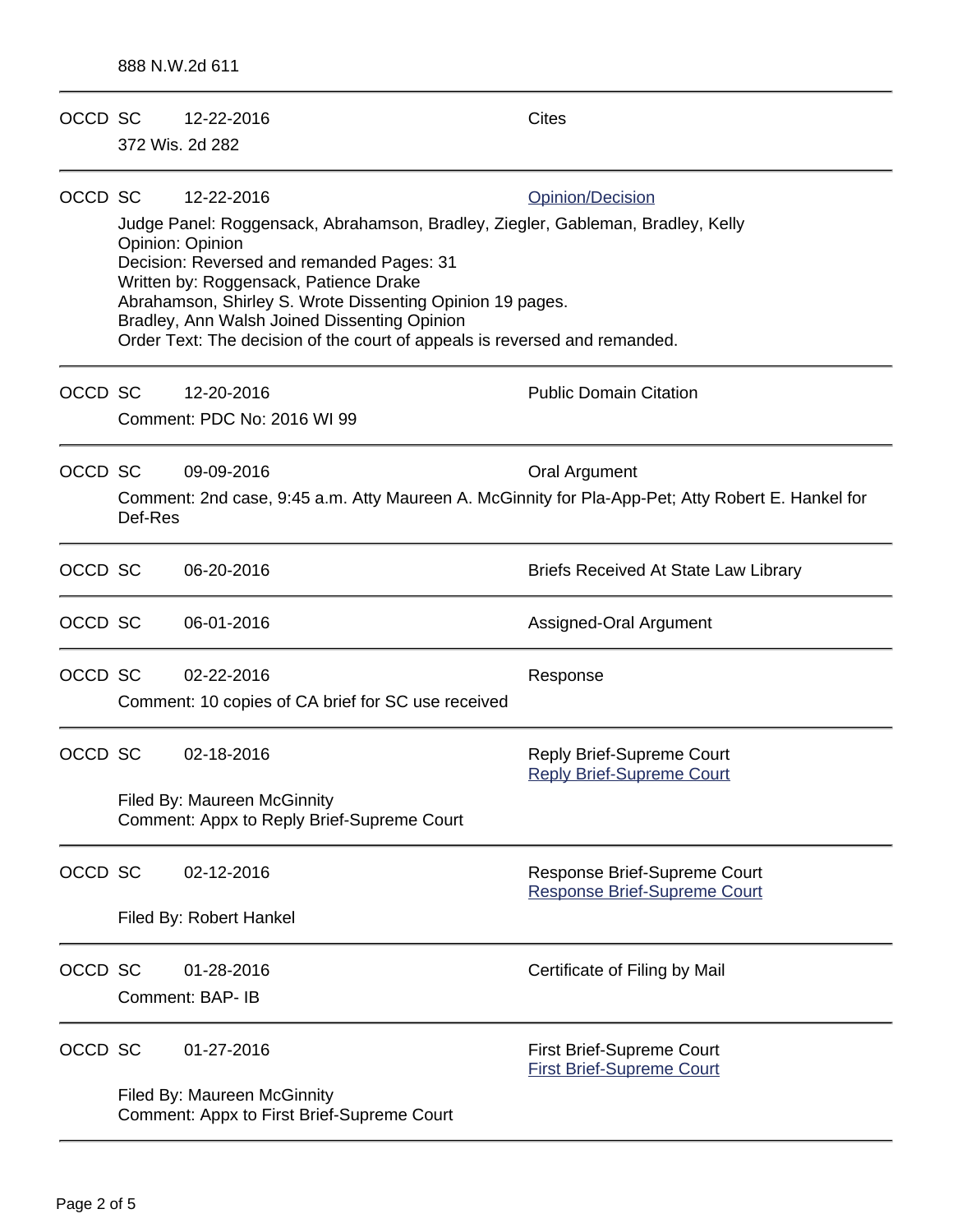| OCCD SC |                                                                                                                                                                                                                                                                                                                                                                    | 01-11-2016                                    | <b>Caption Amended</b>                      |
|---------|--------------------------------------------------------------------------------------------------------------------------------------------------------------------------------------------------------------------------------------------------------------------------------------------------------------------------------------------------------------------|-----------------------------------------------|---------------------------------------------|
| OCCD SC |                                                                                                                                                                                                                                                                                                                                                                    | 01-11-2016                                    | Court Changed to Supreme Court              |
| OCCD CA |                                                                                                                                                                                                                                                                                                                                                                    | 10-28-2015<br>871 N.W.2d 693                  | <b>Cites</b>                                |
| OCCD CA |                                                                                                                                                                                                                                                                                                                                                                    | 10-28-2015<br>365 Wis. 2d 349                 | <b>Cites</b>                                |
|         | OCCD CA                                                                                                                                                                                                                                                                                                                                                            | 10-28-2015                                    | <b>Opinion Ordered Unpublished</b>          |
| OCCD SC |                                                                                                                                                                                                                                                                                                                                                                    | 10-14-2015<br>Comment: Receipt No: 15R 002502 | <b>Fee Paid</b>                             |
| OCCD SC | 10-14-2015<br><b>Petition for Review</b><br><b>Filed By: Maureen McGinnity</b><br>Submit Date: 10-27-2015<br>Decision: (G) Grant<br>Decision Date: 1-11-2016<br>ORD petition for review granted.<br>Abrahamson, J., writes separately, concurring in part, and dissenting in part.<br><b>Motion Response</b><br>Filed By: Robert Hankel<br>Submit Date: 10-27-2015 |                                               |                                             |
| OCCD CA | 09-16-2015<br>Judge Panel: Reilly, Gundrum, Stark<br>Opinion: Per Curiam<br>Decision: Affirmed Pages: 9<br>Order Text: Judgment affirmed.                                                                                                                                                                                                                          |                                               | Opinion/Decision                            |
| OCCD CA |                                                                                                                                                                                                                                                                                                                                                                    | 05-20-2015                                    | Submitted on Briefs                         |
| OCCD CA |                                                                                                                                                                                                                                                                                                                                                                    | 04-16-2015                                    | <b>Briefs Received At State Law Library</b> |
| OCCD CA |                                                                                                                                                                                                                                                                                                                                                                    | 03-24-2015                                    | Record and Briefs Sent to District 2        |
| OCCD CA |                                                                                                                                                                                                                                                                                                                                                                    | 03-23-2015<br><b>Comment: BRY</b>             | Certificate of Filing by Mail               |
| OCCD CA |                                                                                                                                                                                                                                                                                                                                                                    | 03-20-2015<br>Filed By: Maureen McGinnity     | <b>Reply Brief</b><br><b>Reply Brief</b>    |

Comment: Received 10 copies of CA BRY for SC use 2/22/16 EW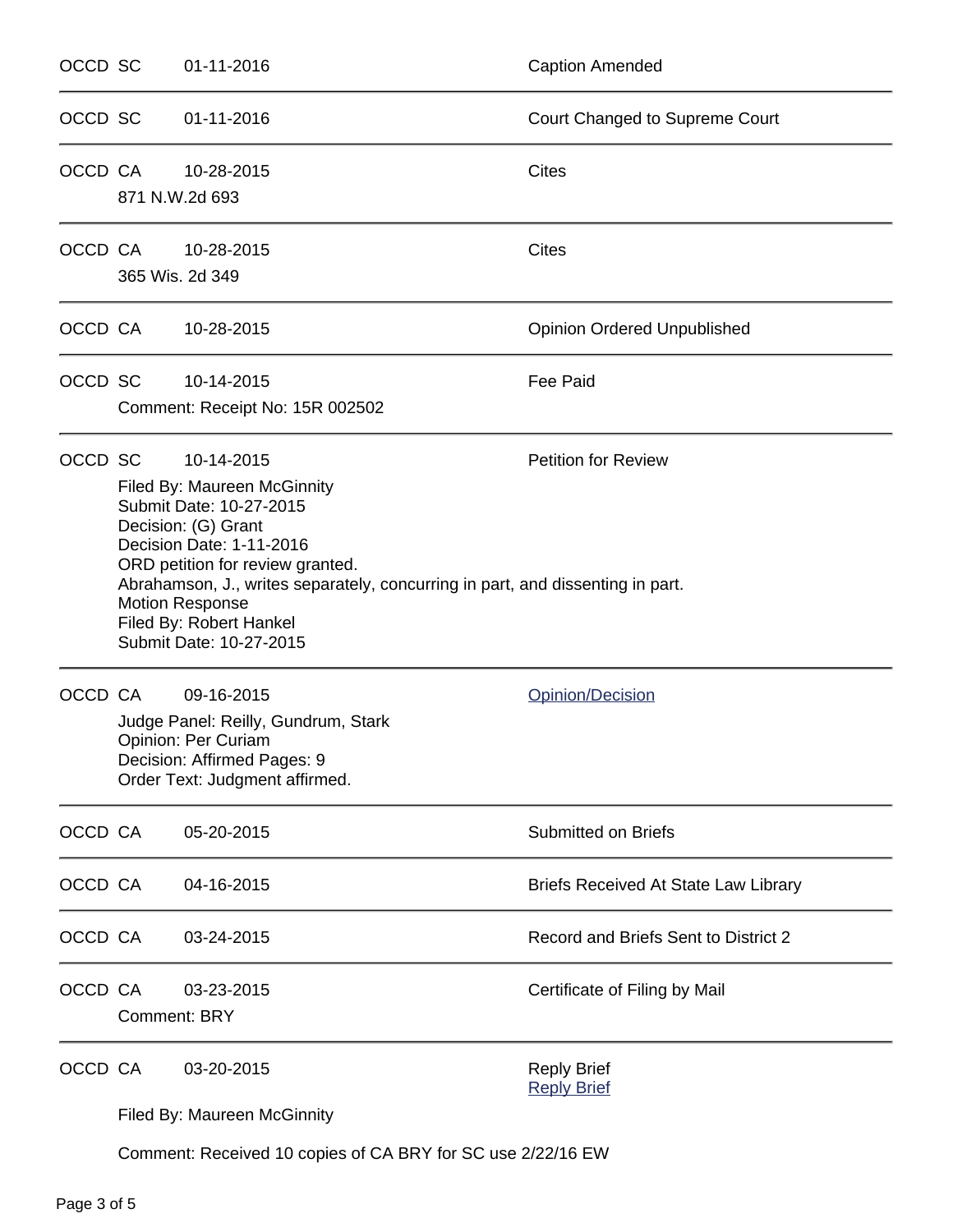| OCCD CA |                                                                                                                                                                                                                                                                                                                                                                                                                                                                                                                                           | 03-06-2015                                                                                                                                                                                                                                                                                                                         | Brief of Respondent(s)<br><b>Brief of Respondent</b>                                                                                                                                                                               |  |  |
|---------|-------------------------------------------------------------------------------------------------------------------------------------------------------------------------------------------------------------------------------------------------------------------------------------------------------------------------------------------------------------------------------------------------------------------------------------------------------------------------------------------------------------------------------------------|------------------------------------------------------------------------------------------------------------------------------------------------------------------------------------------------------------------------------------------------------------------------------------------------------------------------------------|------------------------------------------------------------------------------------------------------------------------------------------------------------------------------------------------------------------------------------|--|--|
|         |                                                                                                                                                                                                                                                                                                                                                                                                                                                                                                                                           | Filed By: Robert Hankel                                                                                                                                                                                                                                                                                                            |                                                                                                                                                                                                                                    |  |  |
| OCCD CA |                                                                                                                                                                                                                                                                                                                                                                                                                                                                                                                                           | 02-18-2015<br>Comment: 44-2 to 45-1                                                                                                                                                                                                                                                                                                | <b>Supplement to Record</b>                                                                                                                                                                                                        |  |  |
| OCCD CA |                                                                                                                                                                                                                                                                                                                                                                                                                                                                                                                                           | 02-12-2015<br>Filed By: Unassigned District 2<br>Submit Date: 2-12-2015<br>Decision: (O) Other<br>Decision Date: 2-13-2015<br>date of this order.<br>FRO that the clerk of the circuit court shall transmit the supplemental return to the record within five<br>days after the date of the filing of the supplemental transcript. | Sua Sponte<br>ORD that the court reporter shall file and serve the supplemental transcript within twenty days from the<br>Comment: Set another deadline for filing of transcript, including proper court reporter on service list? |  |  |
| OCCD CA |                                                                                                                                                                                                                                                                                                                                                                                                                                                                                                                                           | 02-12-2015<br>Comment: from CR Leedle advising she was not the court reporter of record for 7/11/14 hearing;<br>Margaret Techert is proper reporter                                                                                                                                                                                | Letter/Correspondence                                                                                                                                                                                                              |  |  |
| OCCD CA |                                                                                                                                                                                                                                                                                                                                                                                                                                                                                                                                           | 02-10-2015<br>Comment: BAP                                                                                                                                                                                                                                                                                                         | Certificate of Filing by Mail                                                                                                                                                                                                      |  |  |
| OCCD CA |                                                                                                                                                                                                                                                                                                                                                                                                                                                                                                                                           | 02-06-2015<br>Filed By: Maureen McGinnity                                                                                                                                                                                                                                                                                          | Brief & Appx of Appellant(s)<br><b>Brief of Appellant</b>                                                                                                                                                                          |  |  |
|         | Comment: received 10 copies of BAP for SC use, PS 1-19-2016                                                                                                                                                                                                                                                                                                                                                                                                                                                                               |                                                                                                                                                                                                                                                                                                                                    |                                                                                                                                                                                                                                    |  |  |
| OCCD CA | 02-02-2015<br>Motion to Correct/Supplement Record<br>Filed By: Maureen McGinnity<br>Submit Date: 2-2-2015<br>Decision: (O) Other<br>Decision Date: 2-3-2015<br>ORD that the appellant's motion to supplement the record is granted.<br>FRO that the court reporter shall file and serve the supplemental transcript within 20 days from the date<br>of this order.<br>FRO that the clerk of this court shall transmit the supplemental return to the record within 5 days after<br>the date of the filing of the supplemental transcript. |                                                                                                                                                                                                                                                                                                                                    |                                                                                                                                                                                                                                    |  |  |
| OCCD CA |                                                                                                                                                                                                                                                                                                                                                                                                                                                                                                                                           | 01-30-2015<br>he is co-counsel                                                                                                                                                                                                                                                                                                     | <b>Attorney Change</b><br>Comment: Added Attorney Bjelajac, on behalf of respondent, per letter from Attorney Hankel advising                                                                                                      |  |  |
| OCCD CA |                                                                                                                                                                                                                                                                                                                                                                                                                                                                                                                                           | 01-30-2015                                                                                                                                                                                                                                                                                                                         | Attorney address updated                                                                                                                                                                                                           |  |  |